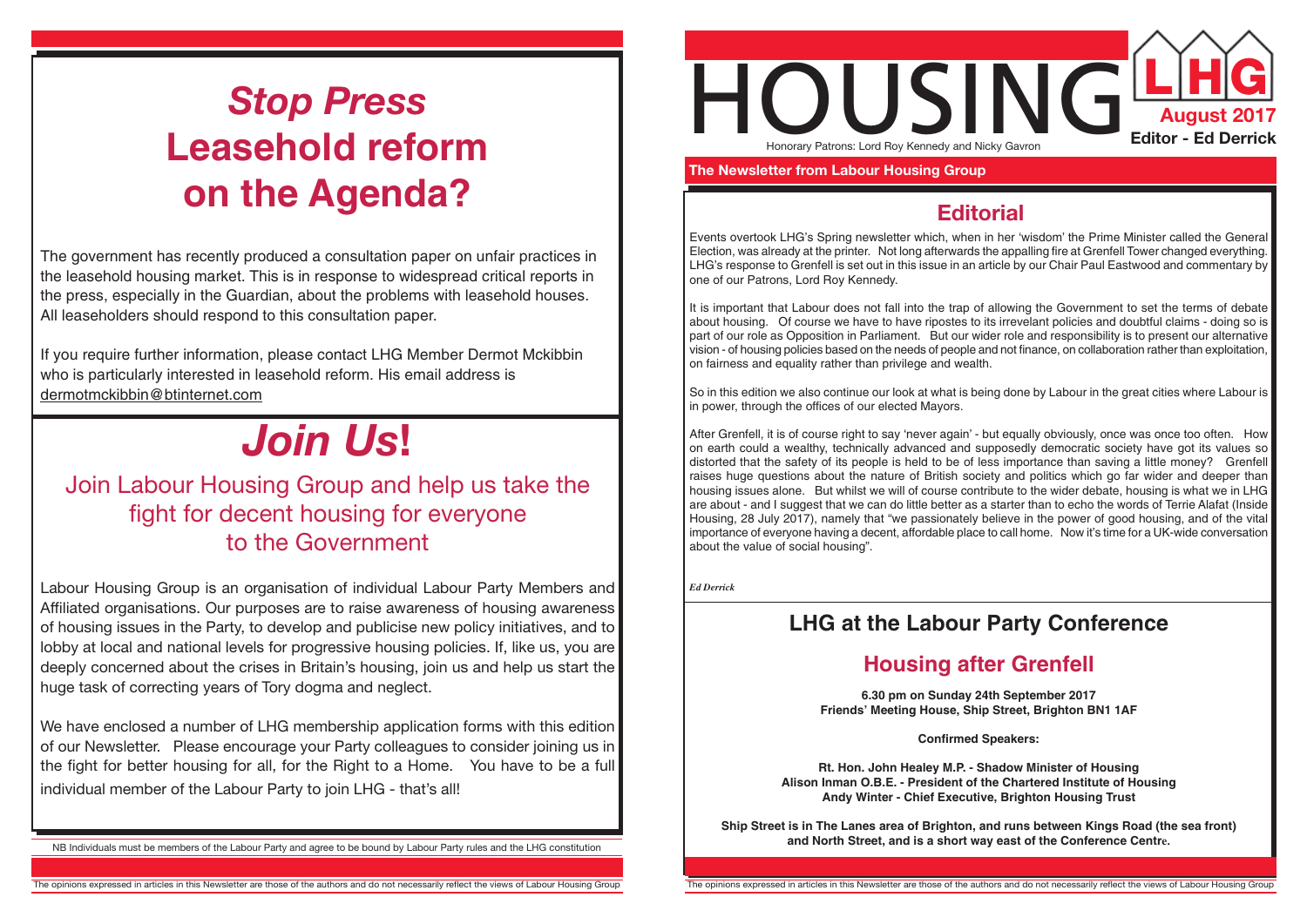### **Dealing with the Tories' Housing Crisis - Bristol Fashion**

With average house prices over £1/4m, and private rents over £1,000 per month it is hardly surprising that housing was one of the biggest issues in the 2016 Mayoral election in Bristol, and is a top priority for the new Mayor's administration. Our headline pledge was to increase home building from the low under the previous independent Mayor, from 460 to 2000 per year by 2020, with 800 affordable.

Labour took majority control of the council as well as the Mayor in the election and arrived with a well-developed housing strategy. This had been built in the months prior to the election with a twin tracked approach of policy groups for party members and roundtable events with the building industry. The first major decision of the administration was to take 80 hectares of council-owned land off the market, to enable the council to release the land for development in a controlled way rather than fuelling land speculation.

As cabinet member I set four priorities for the first year in office:

- 1. Increase the volume of housing development, affordable housing delivery and establishing a council owned delivery company
- 2. Reducing the number of empty council properties from 550 to 250 (already down to 406 by January 2017)
- 3. Reduce the number of families in temporary accommodation (unfortunately still over 500 in January 2017)
- 4. Improve standards in the private rented sector and adopting an ethical charter for the sector.

Year two priorities will add to this list by establishing a citywide tenants' federation, encompassing all tenures and reviewing who is social housing for and how is it allocated?

Underlying our work is the creation of balanced communities across the city. This has already put us into some rather intense meetings with developers about affordable housing contributions. The planning system is producing around half of our policy requirement and we are using our land ownership to lever new affordable and social housing. As a stock retaining authority we are also maintaining a council home building programme and are about to start the city's largest new build development for three decades.

Labour has also ensured that the voices of those failed by the housing market as well as those of developers, investors and other housing interests are heard in the council. We are about to hold our second 'Big Housing Conversation' in partnership with a private tenants campaign group ACORN. This brings together officers, politicians and tenants/homeless people. We are also working with community led organisations to put more housing development under community control.

Just like the 11<sup>th</sup> century Tower of London in Tower Hamlets, Grenfell is a symbol of where power lies in our society at a point in time. If we are to respond positively to Grenfell, as we must, we have to be bold and brave and beprepared to confront some inconvenient truths.

Despite the eye-watering cuts in our finances we are investing additional revenue into an enlarged cross departmental housing delivery team to get more homes built. The mayor has also spearheaded work with the faith community to get more buildings open for rough sleepers in the City.

Outside of the years of the Second World War, we probably have to go back to before 1919 to find a worse operating environment for delivering social housing. In Bristol our housing policy is one of our flagship activities and one which our administration will be judged on in our next elections in 2020.

*Paul Smith, Cabinet Member, Homes and Communities, Bristol City Council*

Effective regulation is essential to a well governed sector. The shifting in the focus of regulation to a position where it is almost exclusively about finance and "value for money" has led us to where we are today. Some housing associations are far too financially driven, financially focused, and largely unaccountable, to the point where even in Kensington and Chelsea they can leave properties empty while the survivors of Grenfell are living in hotels. This plainly cannot be right, but where is the regulator on this ? "Value for Money" is supposed to be qualitative as well as quantitative, but the numbers always win.

Now, more so than ever, housing associations and bodies that manage housing on behalf of local authorities must address the issues of transparency and public accountability if they are to retain the confidence of the public and politicians. With no regulator to enforce this, each landlord has to take the lead.

Landlords now have to give their tenants confidence that their homes are safe. Many tenants in tower blocks will wish to be rehoused, which is a situation each landlord will have to manage. Tenants who bought their flats now face the prospect that their property has a much reduced resale value. The economic as well as the social aspects are only beginning to unravel. The housing crisis just got a whole lot worse, literally overnight.

The term "game changer" is very over used, but over the past 40 years it is difficult to think of any other thing - with the possible exception of the introduction of Right To Buy - that has been more capable of resetting the rules than the fire at Grenfell Tower.

*( This article is based on an earlier article submitted to "Labour Briefing" immediately after the Grenfell fire by Paul Eastwood, Chair of Labour Housing Group )*

## **House of Lords Report**

The tragedy at Grenfell Tower shocked us all, both the immediate tragedy and the complete failure of the local authority to respond effectively to the needs of the survivors and the local community. The forthcoming public enquiry needs to get to the bottom of what happened and also address the wider social issues. Since the tragedy I have sought to question the Government on their actions at every opportunity.

Providing effective scrutiny and challenge to the Government is one of the main areas of work the House of Lords undertakes.

After seven years in office the Conservative Party has a record of failure which they own entirely. We were able to secure some significant wins during the passage of the Housing and Planning Act 2016 and the regulations that have followed.

These include the abandonment of the 'Pay to Stay' proposals, the banning of letting agents' fees and the protection of the tenancies of families who have school age children. In this we were helped by labour Housing Group members and Labour Councillors working with us and providing the evidence to challenge the Government's ill thought out plans.

I always seek to make the case for social housing to alleviate the problems that hold people back and prevent them from thriving at every stage in their lives. I grew up on a Council estate in South London and will always be grateful to Southwark Council for providing a home that was safe, warm and dry at a rent my parents could truly afford.

We must all stand up for social housing just as the Labour party did in the 1960s and 1970s.

*Lord Roy Kennedy*

The opinions expressed in articles in this Newsletter are those of the authors and do not necessarily reflect the views of Labour Housing Group The opinions expressed in articles in this Newsletter are those of the authors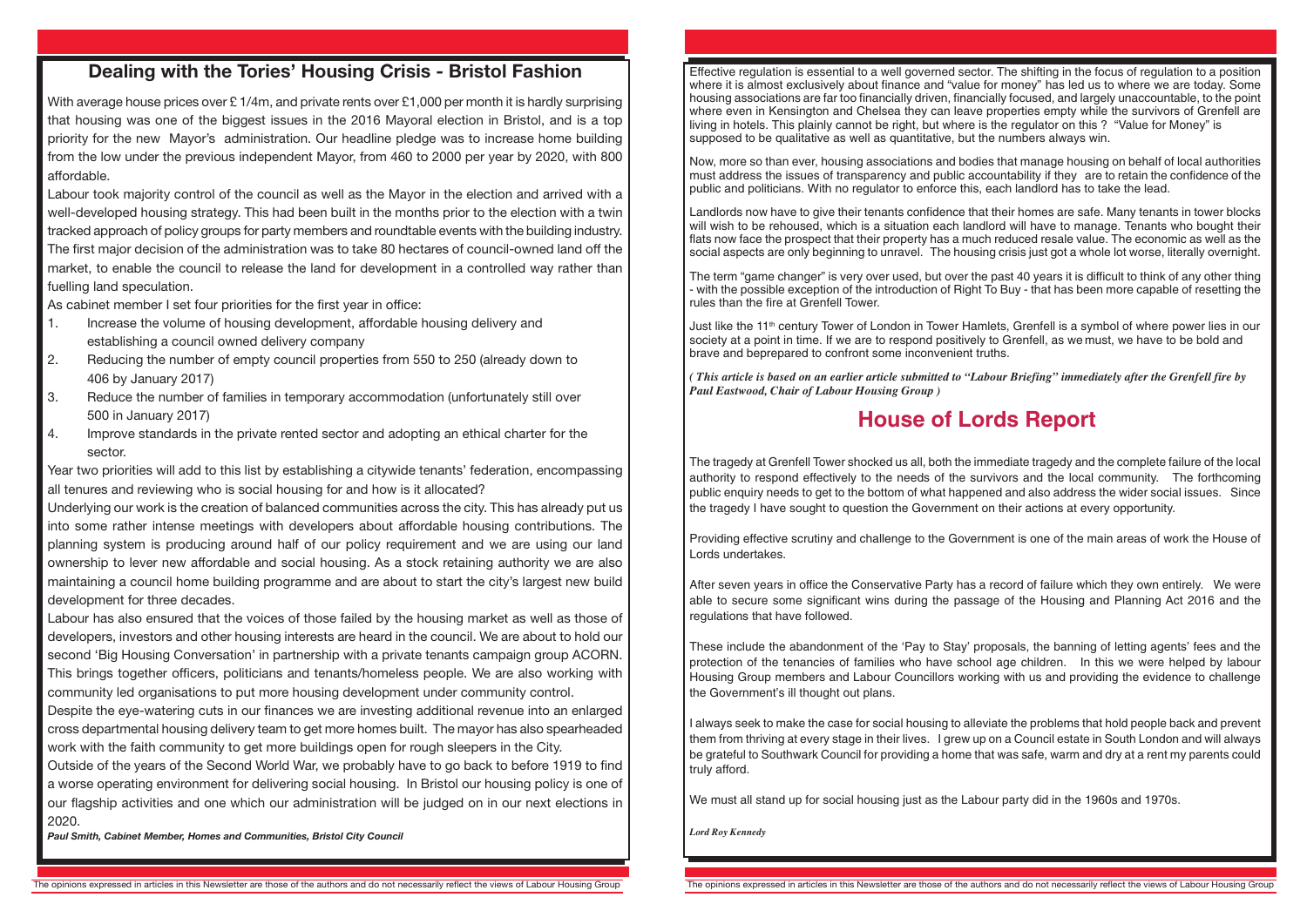The AGM was held at Camden Town Hall at 11am on Saturday  $8<sup>th</sup>$  July 2017. 17 members were present.

### **LHG AGM Report 2017**

### **Chair's report and report on EC activity**

LHG's response to Grenfell was discussed. It was decided that we should make a submission to the Grenfell inquiry and to the call for input to the terms of reference of the inquiry. Ideas discussed were • the need for greater accountability of TMOs, ALMOs and councils that manage social housing

Paul Eastwood opened the meeting to explain that this would be largely a business meeting as plans for speakers had been disrupted by the general election. Paul then spoke about the Grenfell Tower disaster, which has been the issue on everybody's mind since it happened. The need for Labour Housing Group is greater than ever as the Labour Party must develop housing policies that put much needed investment into social housing and ensure that there is proper oversight and that tenants are listened to. The new EC was appointed at the conference fringe meeting in Liverpool in September 2016. Emma Burnell and Nicky Gavron had left the committee and were thanked for their contributions. Nicky Gavron has been appointed LHG Patron, along with Roy Kennedy. Kerry Pollard who was chair for many years had been unable to attend the Liverpool fringe. He is a true housing champion and the committee will express its gratitude to him at the fringe meeting in Brighton in September 2017.

The London group held a successful policy event and AGM and produced a report on community-led housing.

An event in the North East had been planned but had had to be postponed due to the general election.

Two newsletters have gone out and another is being prepared, containing information about LHG and articles on housing from a Labour perspective.

### **Action Plan for the forthcoming year**

- 
- a complete review of housing standards and enforcement
- the need for standards in leaseholder properties to be upheld and a resolution for issues regarding leaseholders' ability to pay for improvements that impact on safety
- government funding must be provided for safety improvements
- addressing issues of high rise buildings that were badly built Upcoming events planned are the fringe event in Brighton, the North East event and an event in Birmingham with the Fabian Society.

**Approval of accounts and budget and appointment of auditors** Ross Houston, LHG Treasurer presented the accounts and a draft budget for the forthcoming year. The accounts and budget were approved by the meeting. Ross thanked Heather Johnson and Alex Heslop for auditing the accounts. Kerry Pollard proposed that Heather and Alex continue as auditors. This was seconded by David Leah and agreed by the meeting.

Firstly, with rare exceptions, an ending of local authority house building - homes that were built quickly and largely experimentally 40 - 50 years ago were not replaced with better quality housing.

Secondly, reductions in maintenance and management resources, led to planned preventative works being cut and caretaking posts being scaled back. Where people live in high density housing with shared facilities, caretakers are the "eyes and the ears" that are essential to identifying problems and quickly dealing with them.

Thirdly, flats being sold under Right To Buy, while creating mixed tenures, made the blocks much more difficult to manage and control. Management allowances failed to recognise this. Subletting and overcrowding became much more common.

As a society, we have collectively not seen anything wrong in "shoe horning" people into high rise buildings that is until a tragedy strikes. We should want better than this. Tenants deserve better than this.

**Labour Housing Group has committed to a 10 Point Plan to respond to the Grenfell fire. These points are:**

1. The Government, not tenants, must meet the costs of making all properties managed by local authorities and housing associations compliant with best practice on health and safety. A key part of this making Building Regulations clearer, with health and safety the top priority

2. A national debate must be begun on future housing provision, with input from tenants and people on housing waiting lists, to ensure that the homes we build in the future are ones which people wish to live in, feel safe in, and help break down the negative stigma of public housing

3. There must be a thorough review of housing regulation. The system has become too focused on finance and quantitative issues, rather than on service standards and how well landlords relate to and respond to their tenants

4. Housing management standards need review. The value of housing management being a key element in helping communities work well needs recognition, but also that much housing management is labour intensive. There is no better example than the role of caretakers, who have been reduced in number and status under the cuts to local authority funding since 2010. We recommend better sharing of good practice between landlords, with the CIH championing best standards for the 21st Century

5. The Government's Green Paper on Corporate Governance Reform needs widening to include housing associations, local authorities, ALMOs, and other managers of housing, toensure that every landlord is working towards the highest standards in governance. A timescale should be imposed for reaching a defined high standard of governance

6. Housing associations, and TMOs, must urgently address how they demonstrate openness and accountability to the users of their services, to local councillors, and to Government. All landlords should be subject to the Freedom Of Information Act

7. Where housing associations operate regionally or nationally, they should consider transferring the management of their homes to locally based landlords, where those locally based landlords can demonstrate good and more open relationships with partner local authorities

8. Additional support should be provided to facilitate and promote the further development of co operative housing

9. Every landlord should demonstrate that at least on an annual basis, they have provide information to their tenants on health and safety in their home, which complies with current best practice.Additional support should be provided for all tenants who are vulnerable in any way

10. Government support for tenants' representative bodies at regional and national levels must be restored However, all of these things will not be possible with a government that is committed to a low tax economy freed of "red tape" ( i.e., proper regulation ).

*Continued Overleaf*